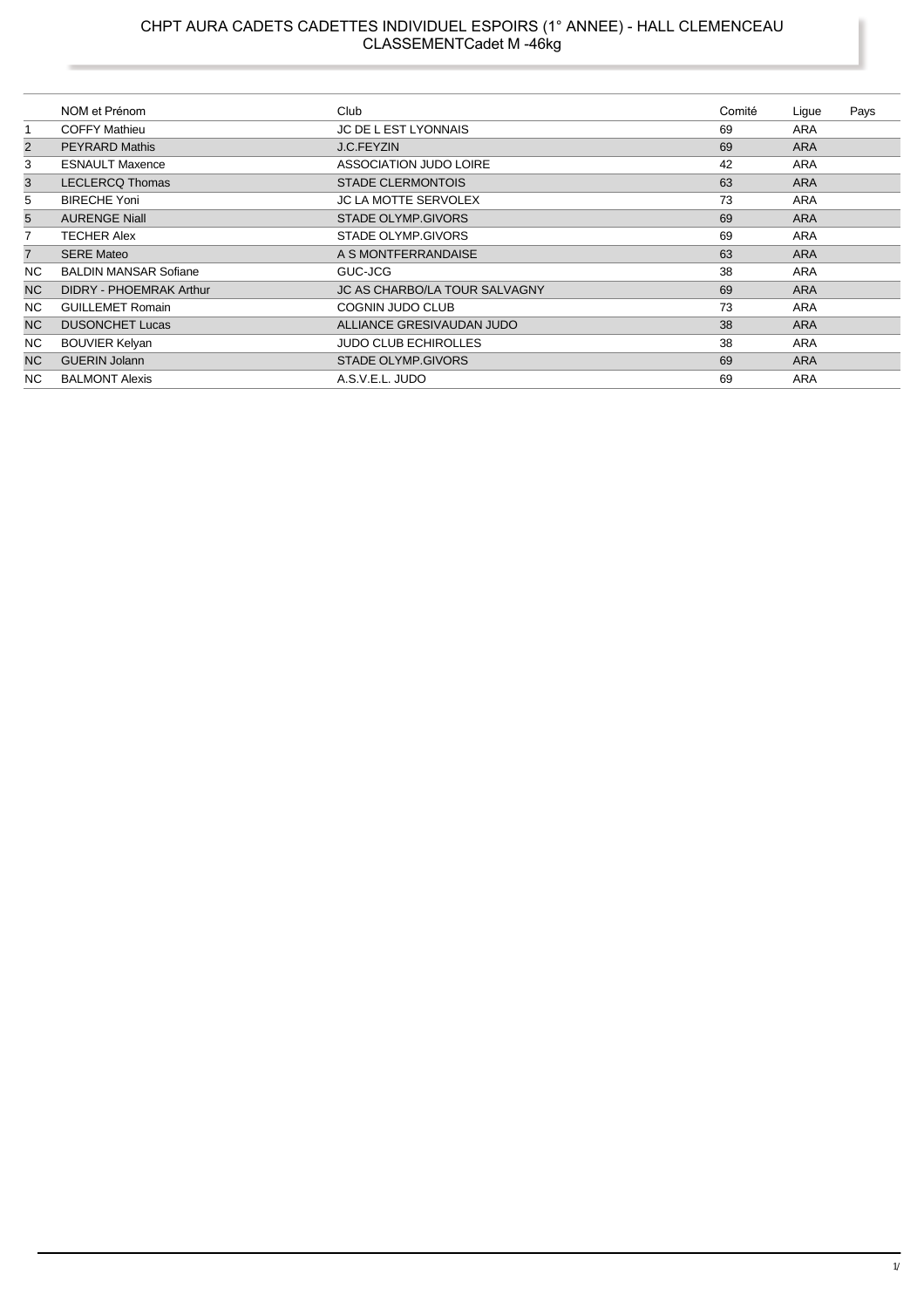## CHPT AURA CADETS CADETTES INDIVIDUEL ESPOIRS (1° ANNEE) - HALL CLEMENCEAU<br>CLASSEMENTCadet M -50kg

|                | NOM et Prénom                  | Club                           | Comité    | Lique      | Pays |
|----------------|--------------------------------|--------------------------------|-----------|------------|------|
| $\mathbf{1}$   | <b>LARGE Lilian</b>            | ALLIANCE CLUB JUDO 69          | 69        | <b>ARA</b> |      |
| $\overline{2}$ | SIFFERT Noa                    | ALLIANCE CLUB JUDO 69          | 69        | <b>ARA</b> |      |
| 3              | <b>CAPOCCIONI Remi</b>         | <b>JUDO DOMENE</b>             | 38        | <b>ARA</b> |      |
| 3              | <b>GRANJEAN Virgile</b>        | A2G                            | <b>JB</b> |            |      |
| 5              | <b>BELHADAD Roustem</b>        | <b>JC LYON VILLEURBANNE</b>    | 69        | <b>ARA</b> |      |
| 5              | <b>DERONZIER GIRARD Gaetan</b> | <b>J.C.MONTMELIAN</b>          | 73        | <b>ARA</b> |      |
| 7              | <b>HAYATI Mohamed</b>          | <b>JC LA MOTTE SERVOLEX</b>    | 73        | <b>ARA</b> |      |
| $\overline{7}$ | <b>MAALOUL Hedi</b>            | JUDO CLUB DE CHASSIEU          | 69        | <b>ARA</b> |      |
| <b>NC</b>      | <b>CHATELLENAZ Louis</b>       | CHABLAIS-LEMAN ARTS MARTIAUX   | 74        | <b>ARA</b> |      |
| <b>NC</b>      | <b>DELPUECH Titouan</b>        | <b>YZEURE JUDO</b>             | 03        | <b>ARA</b> |      |
| <b>NC</b>      | <b>BREUIL Mateo</b>            | <b>J C VICOMTOIS</b>           | 63        | <b>ARA</b> |      |
| NC             | <b>BOVA Jeremy</b>             | ALLIANCE GENEVOIS JUDO         | 74        | <b>ARA</b> |      |
| <b>NC</b>      | <b>DRIDI Salem</b>             | <b>JC LYON VILLEURBANNE</b>    | 69        | <b>ARA</b> |      |
| <b>NC</b>      | <b>PUAUX-FERRER Timeo</b>      | <b>J.C. SAONE VALLEE</b>       | 01        | <b>ARA</b> |      |
| <b>NC</b>      | <b>MAGNIN Christopher</b>      | DOJO COSTELLOIS                | 42        | <b>ARA</b> |      |
| <b>NC</b>      | <b>ROCHET Mathias</b>          | <b>FONTAINES ARTS MARTIAUX</b> | 69        | <b>ARA</b> |      |
| <b>NC</b>      | <b>CHAMINAS Liam</b>           | <b>JUDO CLUB D HAUTEVILLE</b>  | 01        | <b>ARA</b> |      |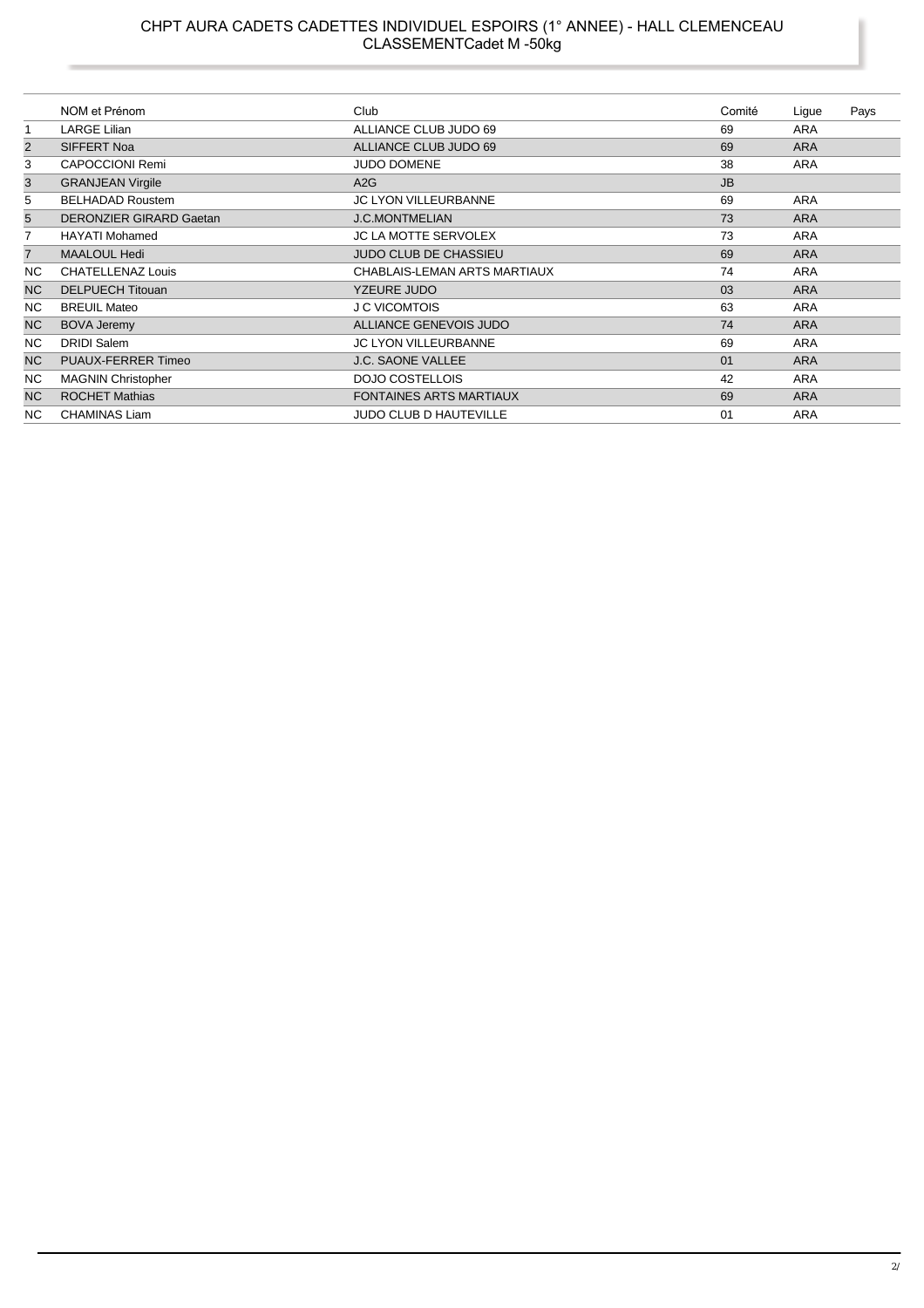|                         | NOM et Prénom             | Club                              | Comité    | Ligue      | Pays |
|-------------------------|---------------------------|-----------------------------------|-----------|------------|------|
| 1                       | <b>BLACHE Ethan</b>       | <b>DOJO ROMANAIS</b>              | DA        | <b>ARA</b> |      |
| $\overline{\mathbf{c}}$ | PRUDHOMME Romain          | JUDO CLUB COLOMBIER SAUGNIEU      | 69        | <b>ARA</b> |      |
| 3                       | <b>JULIEN Maxime</b>      | ALLIANCE CLUB JUDO 69             | 69        | <b>ARA</b> |      |
| 3                       | <b>CHALENDARD Axel</b>    | <b>TARENTAISE JUDO</b>            | 73        | <b>ARA</b> |      |
| 5                       | <b>TEXEREAU Leny</b>      | ASSOCIATION JUDO LOIRE            | 42        | <b>ARA</b> |      |
| $\overline{5}$          | <b>FABREGUETTES Lucas</b> | <b>JUDO CLUB VOLVICOIS</b>        | 63        | <b>ARA</b> |      |
| $\overline{7}$          | <b>BENKROUIDEM Kilyan</b> | <b>JC PONT SALOMON ST FERREOL</b> | 43        | <b>ARA</b> |      |
| $\overline{7}$          | <b>PREVE Mahe</b>         | ALLIANCE GRESIVAUDAN JUDO         | 38        | <b>ARA</b> |      |
| <b>NC</b>               | <b>PINAY Maxime</b>       | A.S.INSTITUT MERIEUX              | 69        | <b>ARA</b> |      |
| <b>NC</b>               | <b>VIAU Bixente</b>       | <b>J.C.DU PILAT</b>               | 42        | <b>ARA</b> |      |
| <b>NC</b>               | <b>VIAUD Mats</b>         | ALLIANCE GENEVOIS JUDO            | 74        | ARA        |      |
| <b>NC</b>               | <b>BADI Driss</b>         | A2G                               | <b>JB</b> |            |      |
| NC.                     | <b>LEU Matheo</b>         | UNION JUDO RHONE                  | 69        | <b>ARA</b> |      |
| <b>NC</b>               | <b>MICHALLON Mathys</b>   | JUDO CLUB GONCELIN                | 38        | <b>ARA</b> |      |
| <b>NC</b>               | <b>AMORETTI Victor</b>    | <b>JUDO CLUB NORD ISERE</b>       | 38        | <b>ARA</b> |      |
| <b>NC</b>               | <b>THEBAULT Lucas</b>     | J.C.BELLEGARDE                    | 01        | <b>ARA</b> |      |
| NC.                     | <b>BURNET Fabien</b>      | A.S.INSTITUT MERIEUX              | 69        | <b>ARA</b> |      |
| <b>NC</b>               | <b>MONTANA Evan</b>       | MONISTROL BUDO                    | 43        | <b>ARA</b> |      |
| NC.                     | DOMINGOS-PIGOT Victor     | <b>JUDO CLUB VOLVICOIS</b>        | 63        | <b>ARA</b> |      |
| <b>NC</b>               | <b>SERVANS Come</b>       | <b>JUDO CLUB YTRACOIS</b>         | 15        | <b>ARA</b> |      |
| <b>NC</b>               | <b>SAUREL Corentin</b>    | <b>DOJO ROMANAIS</b>              | DA        | <b>ARA</b> |      |
| <b>NC</b>               | <b>HENNETON Mathis</b>    | <b>DOJO ROMANAIS</b>              | DA        | <b>ARA</b> |      |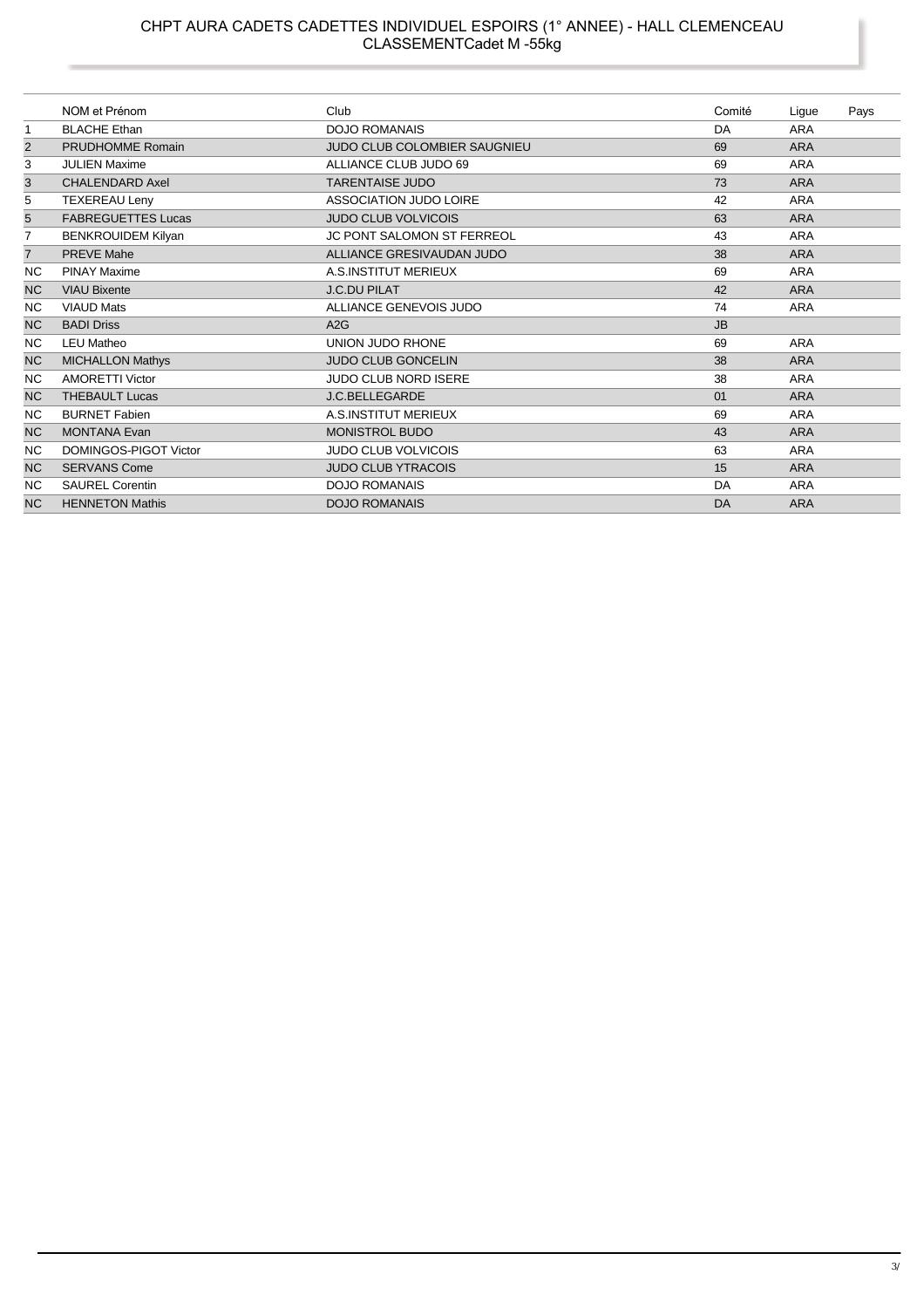#### CHPT AURA CADETS CADETTES INDIVIDUEL ESPOIRS (1° ANNEE) - HALL CLEMENCEAU CLASSEMENTCadet M -60kg

|                | NOM et Prénom                   | Club                                | Comité | Ligue      | Pays |
|----------------|---------------------------------|-------------------------------------|--------|------------|------|
| 1              | DE ARAUJO Baptiste              | ALLIANCE CLUB JUDO 69               | 69     | <b>ARA</b> |      |
| 2              | <b>MAATALLAH Marouane</b>       | A.M.MONTBRISON MOING                | 42     | <b>ARA</b> |      |
| 3              | <b>PIN Benoit</b>               | A.S.LAGNIEU                         | 01     | <b>ARA</b> |      |
| 3              | <b>MOCELLIN Pierre</b>          | ALLIANCE GRESIVAUDAN JUDO           | 38     | <b>ARA</b> |      |
| 5              | <b>PANATTONI Lilian</b>         | J.C.BELLEGARDE                      | 01     | <b>ARA</b> |      |
| 5              | <b>MADEC</b> Erwan              | A.M.MONTBRISON MOING                | 42     | <b>ARA</b> |      |
| 7              | <b>HAUTECOEUR Gabin</b>         | <b>DOJO ROMANAIS</b>                | DA     | <b>ARA</b> |      |
| $\overline{7}$ | <b>BELKACEM Yacine</b>          | <b>ESSM KODOKAN DAUPHINE</b>        | 38     | <b>ARA</b> |      |
| <b>NC</b>      | <b>ROCHUT Thomas</b>            | J.C. ANNECY                         | 74     | <b>ARA</b> |      |
| <b>NC</b>      | <b>FELDEN Nolan</b>             | <b>DOJO ROMANAIS</b>                | DA     | <b>ARA</b> |      |
| <b>NC</b>      | <b>SOUHAITE Gaspard</b>         | ALLIANCE GRESIVAUDAN JUDO           | 38     | <b>ARA</b> |      |
| <b>NC</b>      | <b>COSMARD Yann</b>             | <b>JC DE L EST LYONNAIS</b>         | 69     | <b>ARA</b> |      |
| <b>NC</b>      | NZENGI MAKUMBA Jean Claude      | <b>STADE CLERMONTOIS</b>            | 63     | <b>ARA</b> |      |
| <b>NC</b>      | <b>KARZABI Ilyes</b>            | <b>JC PONT SALOMON ST FERREOL</b>   | 43     | <b>ARA</b> |      |
| <b>NC</b>      | <b>JOUAUX Jules</b>             | UNION JUDO RHONE                    | 69     | <b>ARA</b> |      |
| <b>NC</b>      | <b>BARTHOMEUF Lucas</b>         | AMICALE LAIQUE DALLET JUDO          | 63     | <b>ARA</b> |      |
| <b>NC</b>      | <b>GINESTE Marius</b>           | <b>JC LYON VILLEURBANNE</b>         | 69     | <b>ARA</b> |      |
| <b>NC</b>      | <b>MISSMAHL URIER Nathanael</b> | <b>J.C.MONTMELIAN</b>               | 73     | <b>ARA</b> |      |
| <b>NC</b>      | <b>BOUVIER CAVORET Mathieu</b>  | <b>STADE OLYMP.GIVORS</b>           | 69     | <b>ARA</b> |      |
| <b>NC</b>      | <b>BERNACHOT Gabriel</b>        | <b>JUDO CLUB COLOMBIER SAUGNIEU</b> | 69     | <b>ARA</b> |      |
| <b>NC</b>      | <b>DEBOVE Emile</b>             | J.C.BELLEGARDE                      | 01     | <b>ARA</b> |      |
| <b>NC</b>      | <b>CHAUSSEE Artus</b>           | <b>FONTAINES ARTS MARTIAUX</b>      | 69     | <b>ARA</b> |      |
| <b>NC</b>      | <b>SOCAT Ezekiel</b>            | AMICALE LAIQUE DE NOTRE PAYS        | 63     | <b>ARA</b> |      |
| <b>NC</b>      | <b>GRIOT Paul</b>               | <b>PAYS VIENNOIS JUDO</b>           | 38     | <b>ARA</b> |      |
| NC             | LE DOUSSAL Nolan                | <b>STADE OLYMP.GIVORS</b>           | 69     | <b>ARA</b> |      |
| <b>NC</b>      | <b>CHEVENOT Natanael</b>        | J.C.BELLEGARDE                      | 01     | <b>ARA</b> |      |
| ΝC             | <b>SCHOEPEN Gaspard</b>         | <b>SESL LA MULATIERE</b>            | 69     | <b>ARA</b> |      |
| <b>NC</b>      | NAVARRO Jean                    | <b>JUDO CLUB DE CHASSIEU</b>        | 69     | <b>ARA</b> |      |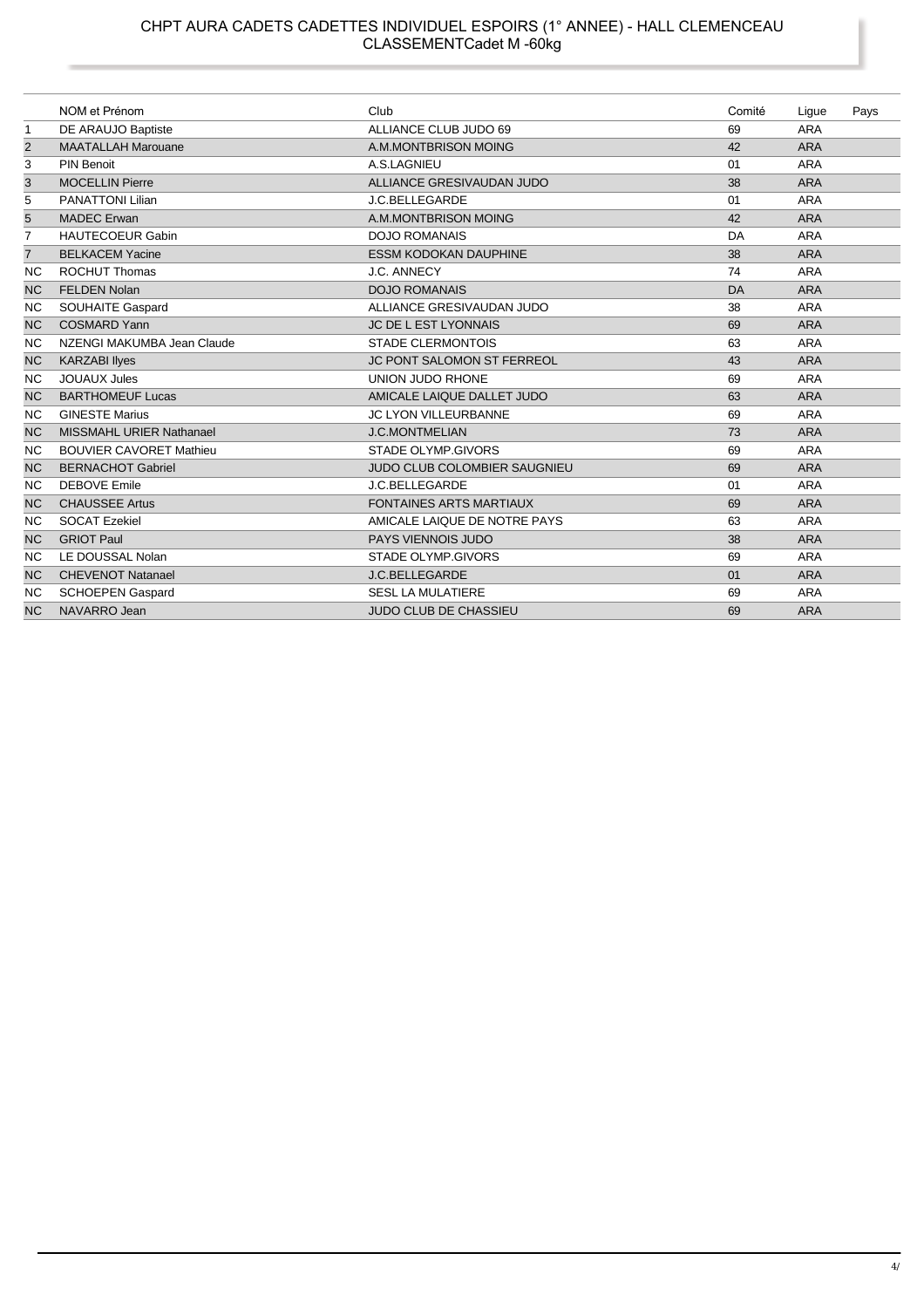## CHPT AURA CADETS CADETTES INDIVIDUEL ESPOIRS (1° ANNEE) - HALL CLEMENCEAU<br>CLASSEMENTCadet M -66kg

|                | NOM et Prénom             | Club                           | Comité    | Ligue      | Pays |
|----------------|---------------------------|--------------------------------|-----------|------------|------|
| 1              | <b>OUSPANOV Hamzat</b>    | SAINT ETIENNE ARTS MARTIAUX    | 42        | <b>ARA</b> |      |
| $\overline{2}$ | <b>HAFSAOUI Kais</b>      | <b>STADE OLYMP.GIVORS</b>      | 69        | <b>ARA</b> |      |
| 3              | <b>TEKFA Karim</b>        | A.S. MISTRAL DRAC              | 38        | <b>ARA</b> |      |
| 3              | <b>CHEVIET Mathias</b>    | ALLIANCE CLUB JUDO 69          | 69        | <b>ARA</b> |      |
| 5              | <b>LAURENT Nolan</b>      | J.C. SAONE VALLEE              | 01        | <b>ARA</b> |      |
| $\overline{5}$ | <b>GAFFET Lucas</b>       | A2G                            | <b>JB</b> |            |      |
| 7              | <b>CASTRY Justin</b>      | <b>DOJO ROMANAIS</b>           | DA        | <b>ARA</b> |      |
| $\overline{7}$ | <b>BEAUVAL Toni</b>       | CHABLAIS-LEMAN ARTS MARTIAUX   | 74        | <b>ARA</b> |      |
| <b>NC</b>      | MELKONYAN Hayk            | <b>JC DE NIVOLAS VERMELLE</b>  | 38        | <b>ARA</b> |      |
| <b>NC</b>      | <b>GALLAND Victor</b>     | A.S.INSTITUT MERIEUX           | 69        | <b>ARA</b> |      |
| <b>NC</b>      | <b>RICHAUD Maelian</b>    | <b>DOJO ROMANAIS</b>           | DA        | <b>ARA</b> |      |
| <b>NC</b>      | <b>RUSDIKIAN Sacha</b>    | E.J. STE COLOMBE ST ROMAIN     | 69        | <b>ARA</b> |      |
| NC.            | <b>CHABART Tobias</b>     | <b>JUDO CLUB LES AVENIÈRES</b> | 38        | <b>ARA</b> |      |
| <b>NC</b>      | <b>BOURNAZEAUD Jahwen</b> | <b>TARENTAISE JUDO</b>         | 73        | <b>ARA</b> |      |
| <b>NC</b>      | <b>PERRIN Mathis</b>      | <b>JC DE PIERRE BENITE</b>     | 69        | <b>ARA</b> |      |
| <b>NC</b>      | <b>BERTRAND Gaspard</b>   | AMICALE LAIQUE DALLET JUDO     | 63        | <b>ARA</b> |      |
| <b>NC</b>      | <b>HERSANT Tom</b>        | GUC-JCG                        | 38        | <b>ARA</b> |      |
| <b>NC</b>      | DI FABIO Elio             | A.L.V. PARILLY JUDO            | 69        | <b>ARA</b> |      |
| <b>NC</b>      | <b>CLERC Thimeo</b>       | ENTENTE MONTS D OR AZERGUES    | 69        | <b>ARA</b> |      |
| <b>NC</b>      | <b>ANDRE PAQUET Timeo</b> | <b>J.C.MONTMELIAN</b>          | 73        | <b>ARA</b> |      |
| <b>NC</b>      | <b>DEBARNOT Lucas</b>     | ALLIANCE GRESIVAUDAN JUDO      | 38        | <b>ARA</b> |      |
| <b>NC</b>      | <b>BOUZERAIB Saif</b>     | <b>ESSM KODOKAN DAUPHINE</b>   | 38        | <b>ARA</b> |      |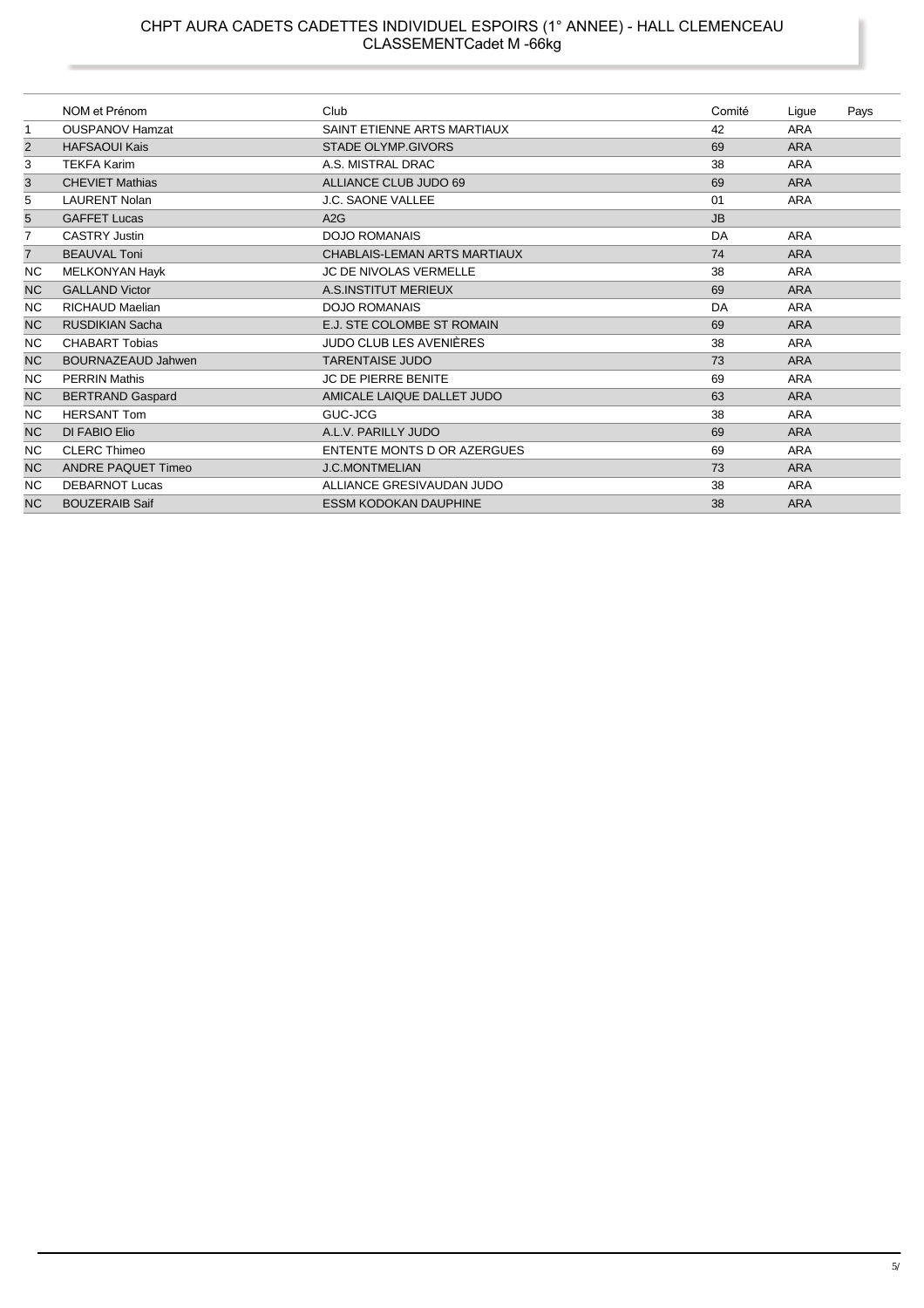## CHPT AURA CADETS CADETTES INDIVIDUEL ESPOIRS (1° ANNEE) - HALL CLEMENCEAU<br>CLASSEMENTCadet M -73kg

| NOM et Prénom             | Club                         | Comité | Lique      | Pays |
|---------------------------|------------------------------|--------|------------|------|
| 1 MILINKOVIC Jovan        | <b>COURNON JUDO</b>          | 63     | ARA        |      |
| 2 LEBRUN CHOURGNOZ Thomas | MAURIENNE JUDO               | 73     | <b>ARA</b> |      |
| 3 DUBAND Alexandre        | JUDO 42                      | 42     | ARA        |      |
| 3 OUMARPACHAEV Djemalai   | SAINT ETIENNE ARTS MARTIAUX  | 42     | ARA        |      |
| 5 SPORTIELLO FAIVRAET Noa | JUDO CLUB COLOMBIER SAUGNIEU | 69     | ARA        |      |
| 5 NUNEZ Loris             | <b>JUDO CLUB CHAPONNAY</b>   | 69     | <b>ARA</b> |      |
| 7 BOSIO Timeo             | DOJO COSTELLOIS              | 42     | ARA        |      |
| 7 MOLLIER Clement         | <b>DOJO ROMANAIS</b>         | DA     | <b>ARA</b> |      |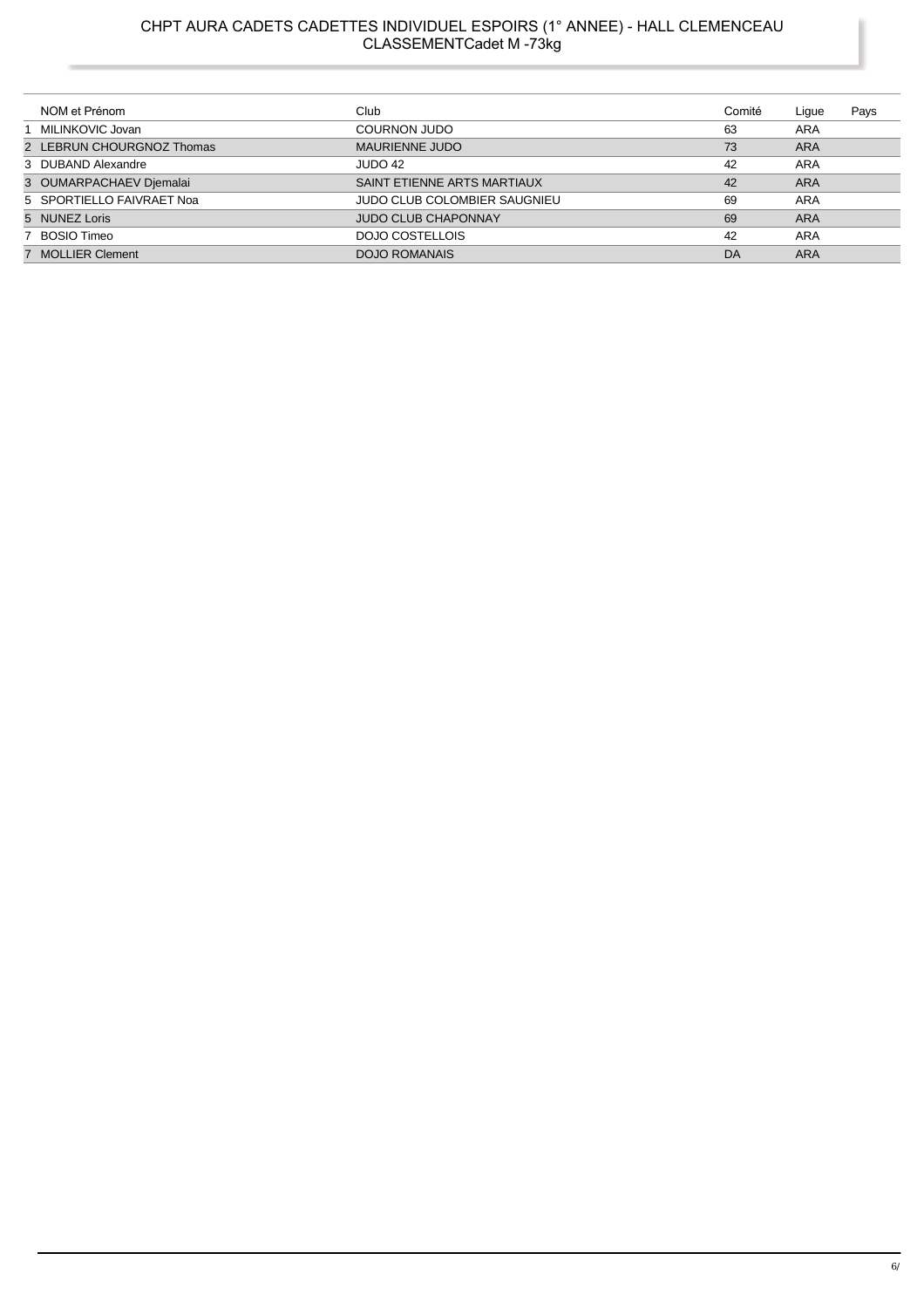#### CHPT AURA CADETS CADETTES INDIVIDUEL ESPOIRS (1° ANNEE) - HALL CLEMENCEAU CLASSEMENTCadet M -81kg

|   | NOM et Prénom        | Club                      | Comité | Liaue | Pavs |
|---|----------------------|---------------------------|--------|-------|------|
|   | PAQUET Gaetan        | ALLIANCE GRESIVAUDAN JUDO | 38     | ARA   |      |
| 2 | <b>LONJON Matteo</b> | <b>PAYS VIENNOIS JUDO</b> | 38     | ARA   |      |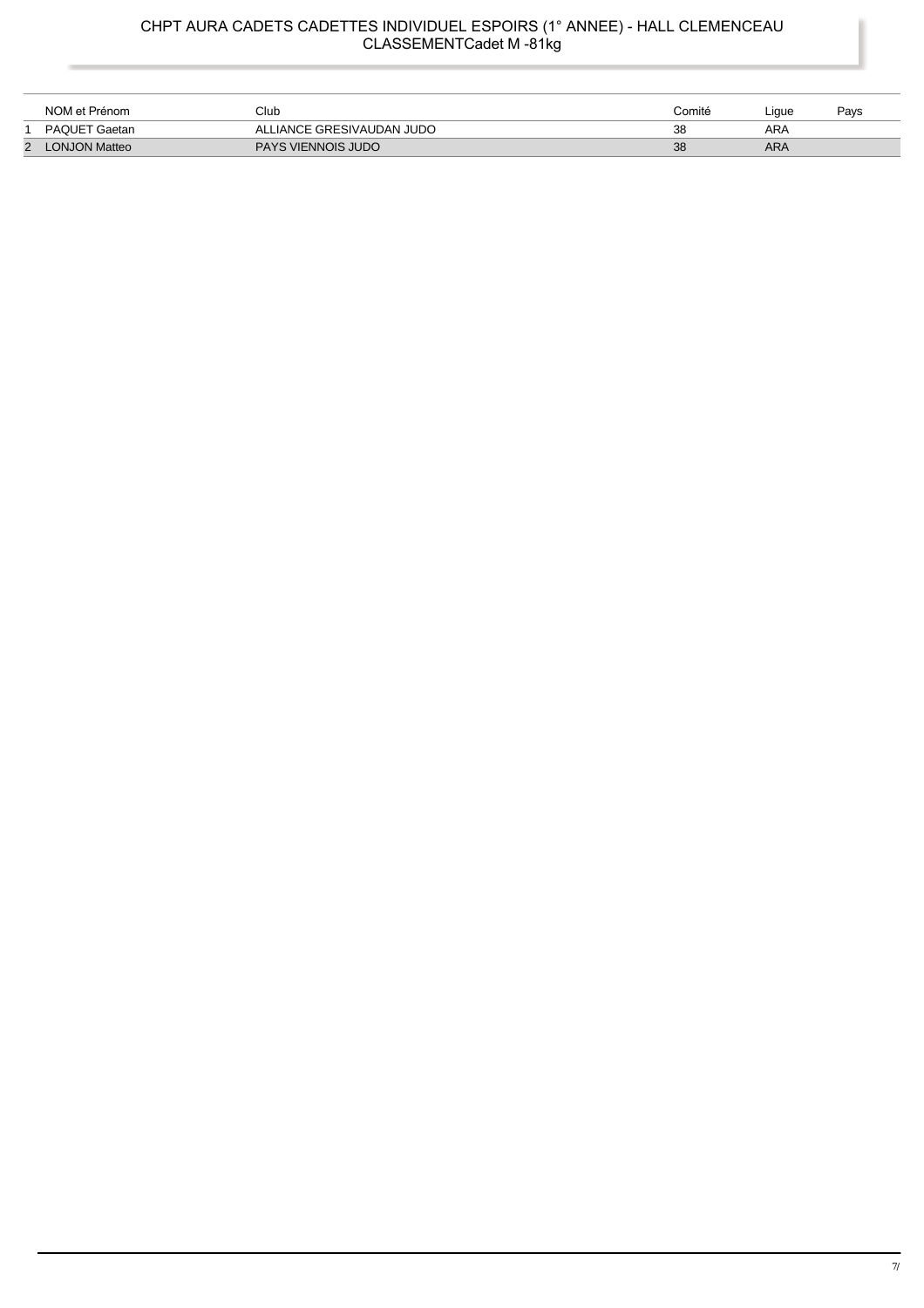# CHPT AURA CADETS CADETTES INDIVIDUEL ESPOIRS (1° ANNEE) - HALL CLEMENCEAU<br>CLASSEMENTCadet M -90kg

| <b>NO</b>    | Club                            | <i>C</i> omité | Liaue | Pavs |
|--------------|---------------------------------|----------------|-------|------|
| $\Omega$<br> | <b>JNAIS</b><br>IR <sub>R</sub> | 03             | ARA   |      |